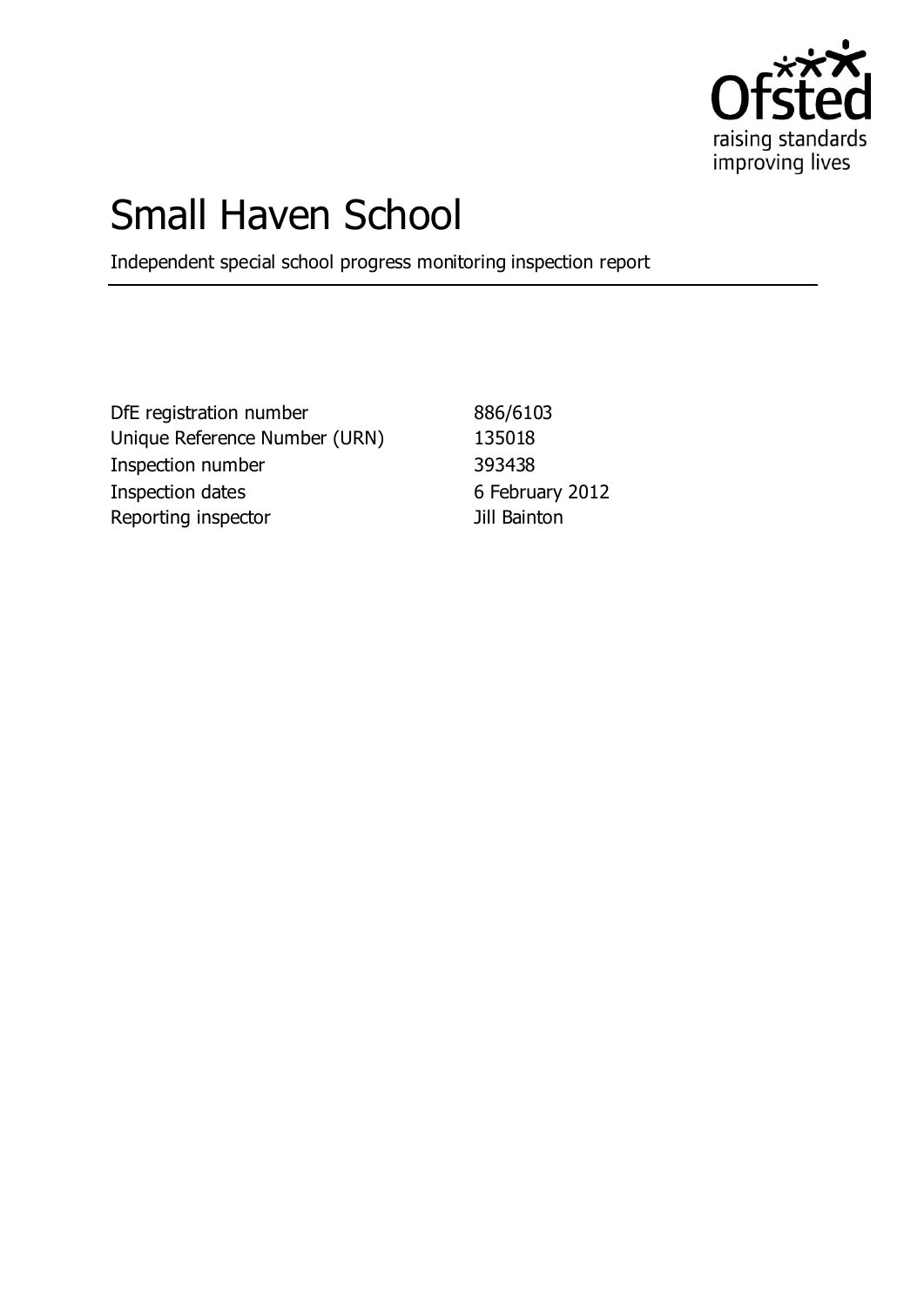The Office for Standards in Education, Children's Services and Skills (Ofsted) regulates and inspects to achieve excellence in the care of children and young people, and in education and skills for learners of all ages. It regulates and inspects childcare and children's social care, and inspects the Children and Family Court Advisory Support Service (Cafcass), schools, colleges, initial teacher training, work-based learning and skills training, adult and community learning, and education and training in prisons and other secure establishments. It assesses council children's services, and inspects services for looked after children, safeguarding and child protection.

If you would like a copy of this document in a different format, such as large print or Braille, please telephone 0300 123 1231, or email enquiries@ofsted.gov.uk.

You may reuse this information (not including logos) free of charge in any format or medium, under the terms of the Open Government Licence. To view this licence, visit www.nationalarchives.gov.uk/doc/open-government-licence/, write to the Information Policy Team, The National Archives, Kew, London TW9 4DU, or email: psi@nationalarchives.gsi.gov.uk.

This publication is available at www.ofsted.gov.uk/publications/090070.

To receive regular email alerts about new publications, including survey reports and school inspection reports, please visit our website and go to 'Subscribe'.

Piccadilly Gate Store Street Manchester M1 2WD

T: 0300 123 1231 Textphone: 0161 618 8524 E: enquiries@ofsted.gov.uk W: www.ofsted.gov.uk

No. 090137 © Crown copyright 2012

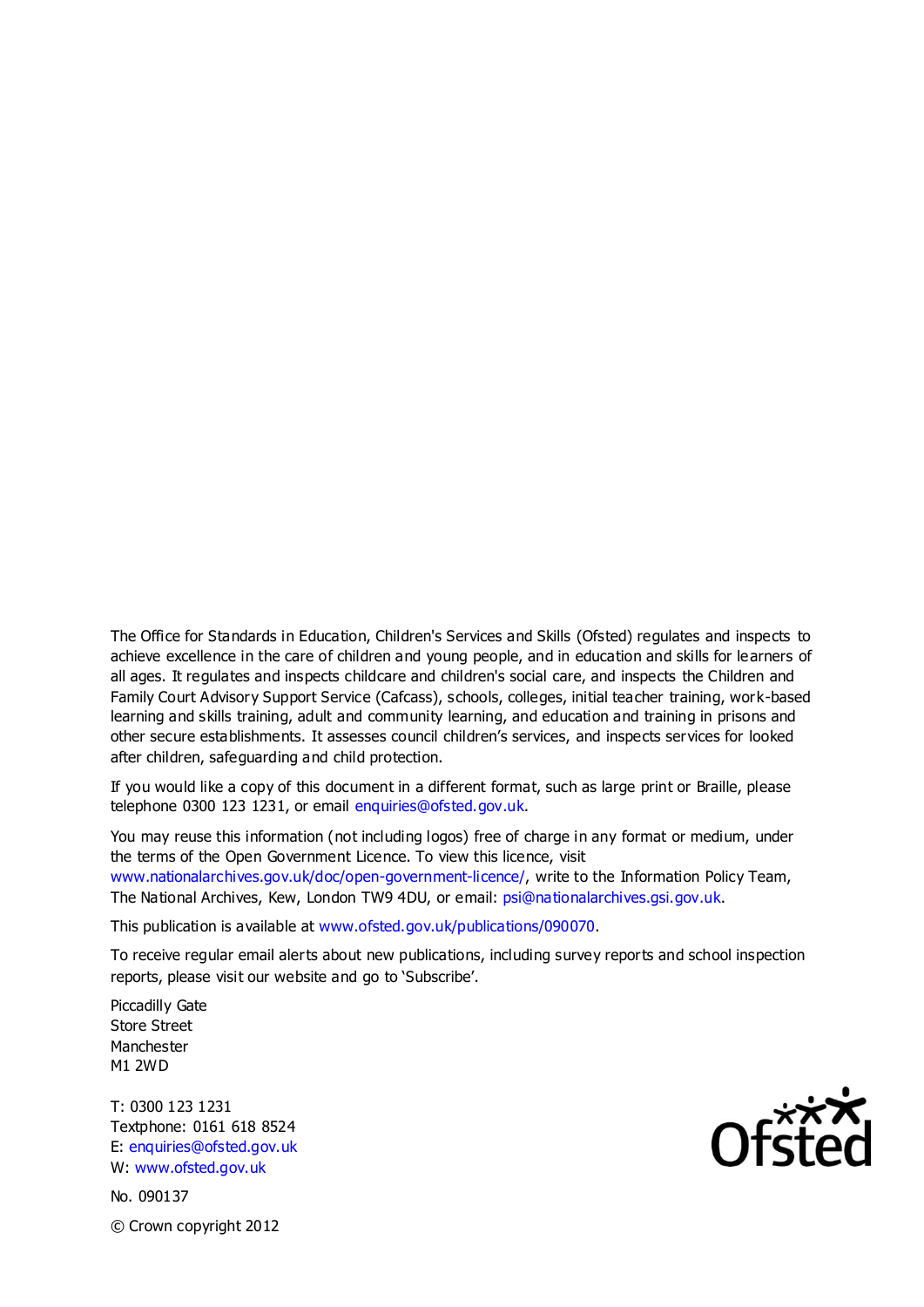

### **Purpose and scope of the inspection**

This inspection was carried out by Ofsted under Section 162A of the Education Act 2002, as amended by schedule 8 of the Education Act 2005.

The inspection was conducted at the request of the Registration Authority for independent schools in order to monitor the progress the school has made in implementing its action plan following the previous inspection.

# **Information about the school**

Small Haven School is an independent day special school located in Ramsgate in South Kent, which caters for boys and girls who have social, emotional and behavioural difficulties. All the pupils have experienced disruption in their previous schooling with consequent poor educational progress and loss of self-esteem. Registered for 16 pupils between the ages of five and 16, the school currently provides education for 13 boys and one girl between the ages of eight and 16. All the pupils have statements of special educational needs. Four pupils are in foster care. The mission statement of the school is to 'provide a therapeutic, secure, caring environment in which to teach its pupils and prepare them for their return to mainstream education'.

# **Context of the inspection**

The school was last inspected in February 2009, when it was known as Brewood Middle School. The school changed ownership in December 2009 and is now called Small Haven School. An unannounced emergency visit took place on 18 June 2010 arising from concerns about the school's recruitment processes and the use of physical intervention by staff who had not had up-to-date training. Following this visit the school was required to ensure that staff had received appropriate child protection and restraint training, that all staff recruitment procedures were followed thoroughly and that the required information was recorded on the single central register of staff checks. The school submitted an action plan which was evaluated on 30 July 2010. It was found to be satisfactory. This is the first monitoring visit to check the school's implementation of the action plan.

## **Summary of the progress made in implementing the action plan**

At the inspection visit in June 2010 the school had regulatory failures with regard to staff training in safeguarding. The school's action plan noted that training had been arranged. These regulatory failures have now been rectified and all staff are fully trained in safeguarding. The safeguarding policy meets requirements. The behaviour policy did not meet requirements when checked on inspection and staff were not appropriately trained in physical intervention techniques. The policy now meets the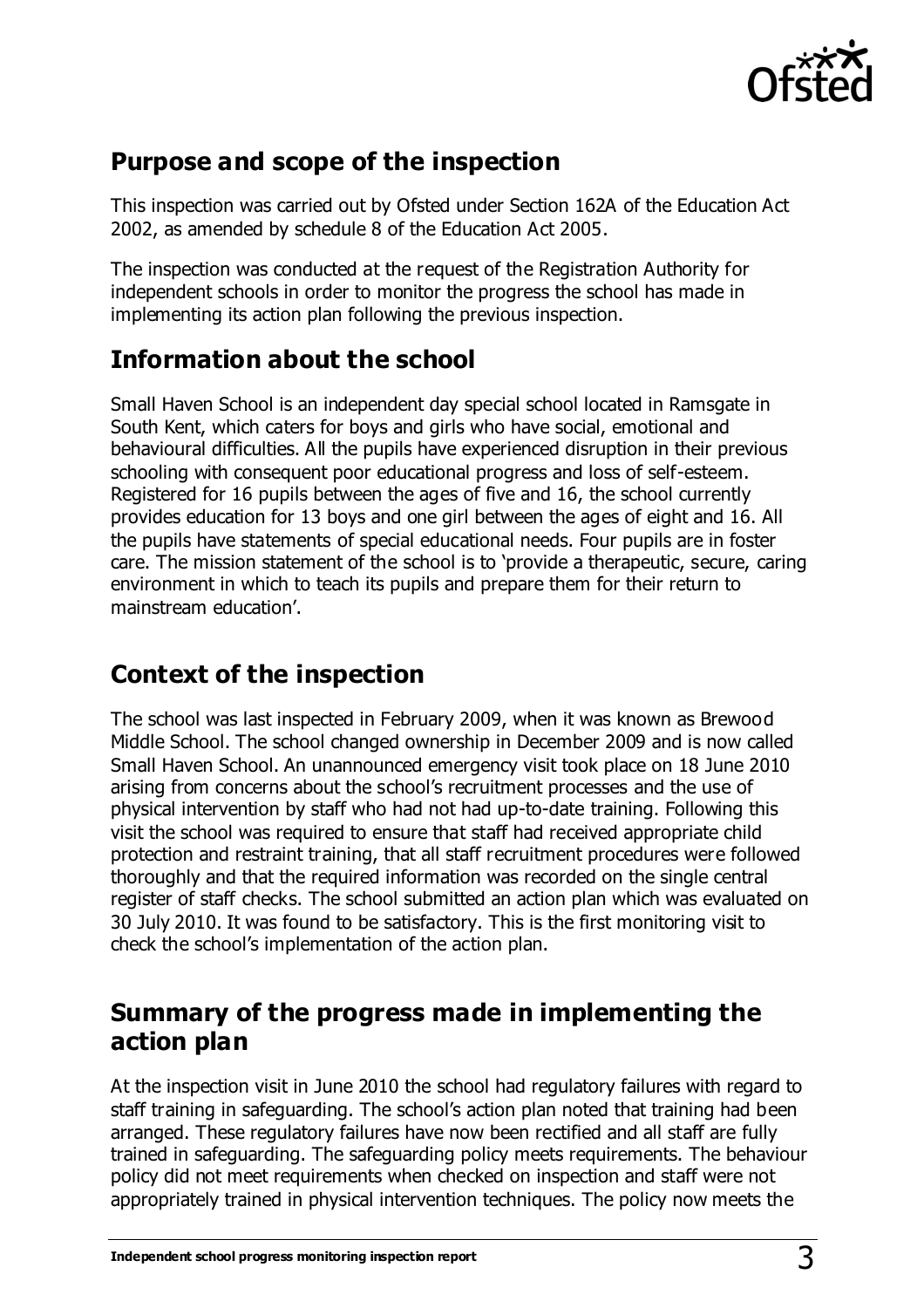

requirements, is fully implemented and designated staff have received the appropriate training in restraint. On the inspection visit of June 2010 it was not possible to evaluate the overall effectiveness of the school's safer recruitment procedures as all the required information was not made available. This was made available for the present visit. The school has improved its recruitment procedures and has undertaken all the required checks. These include a check on the medical fitness of staff to work at the school and their right to work in the United Kingdom. The information was not previously recorded accurately on the single central register of staff appointments as it did not include the initials of the person checking. All the required information is now recorded on the school's single central register. All safeguarding regulations are met.

#### **Compliance with regulatory requirements**

The school has made good progress and now meets all regulatory requirements.